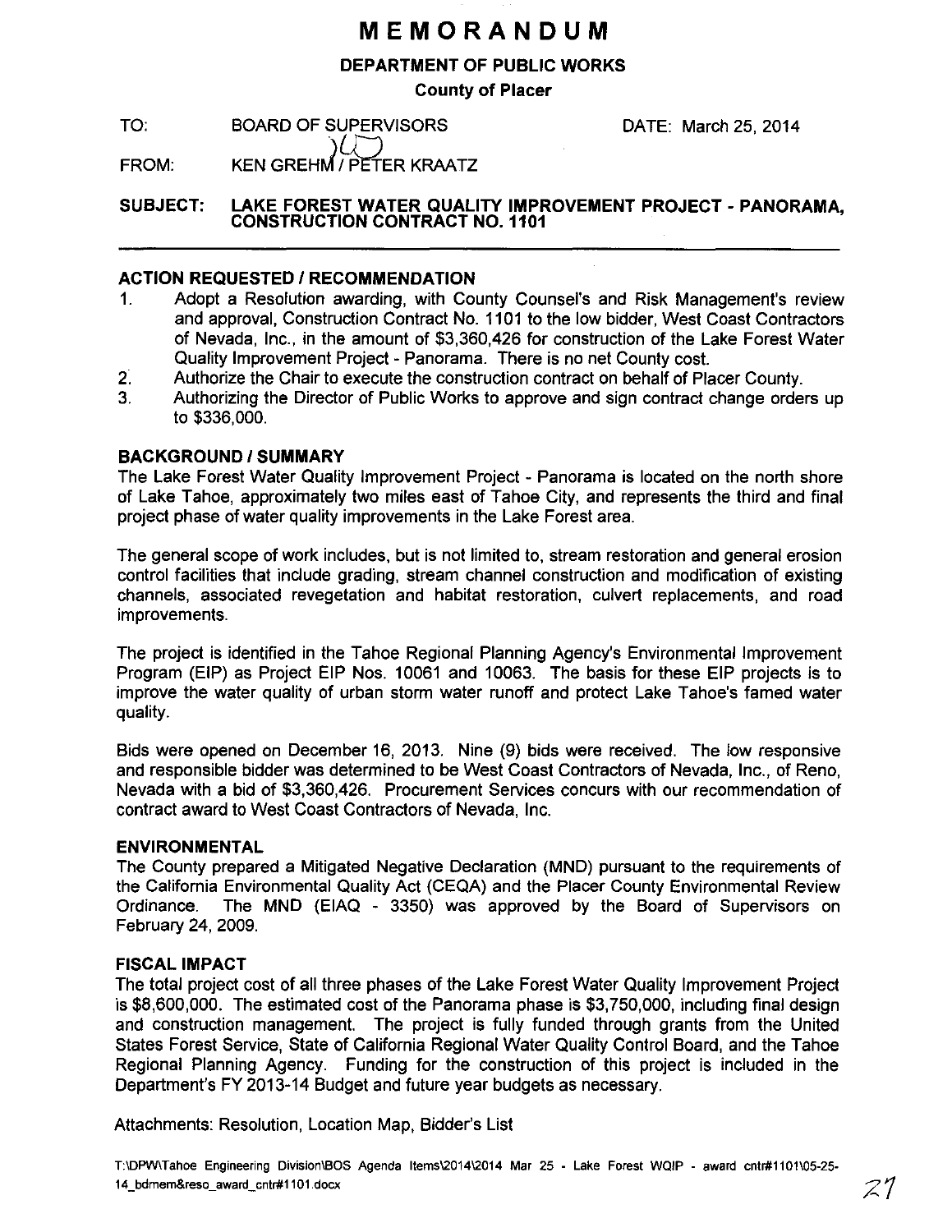# **Before the Board of Supervisors County of Placer, State of California**

In the matter of: A RESOLUTION APPROVING AND AUTHORIZING THE CHAIR TO EXECUTE CONSTRUCTION CONTRACT NO. 1101 BETWEEN PLACER COUNTY AND WEST COAST CONTRACTORS OF NEVADA, INC., FOR THE LAKE FOREST WATER QUALITY IMPROVEMENT PROJECT - PANORAMA AND AUTHORIZING THE DIRECTOR OF PUBLIC WORKS TO APPROVE AND SIGN CHANGE ORDERS.

Resol. No.  $\blacksquare$ 

The following Resolution was duly passed by the Board of Supervisors of the County of Placer

at a regular meeting held on \_\_\_\_\_\_\_\_\_\_\_\_ ,by the following vote on roll call:

Ayes:

Noes:

Absent:

Signed and approved by me after its passage.

Chair, Board of Supervisors

Attest: Clerk of said Board

BE IT RESOLVED AND ORDERED by the Board of Supervisors of the County of Placer, State of California, that this Board approves and authorizes the Chair to execute Construction Contract No. 1101 with West Coast Contractors of Nevada, Inc., with County Counsel's and Risk Management's review and approval, for the construction of the Lake Forest Water Quality Improvement Project- Panorama in the amount of \$3,360,426, with no net County cost; and authorizes the Director of Public Works to approve and sign change orders up to \$336,000.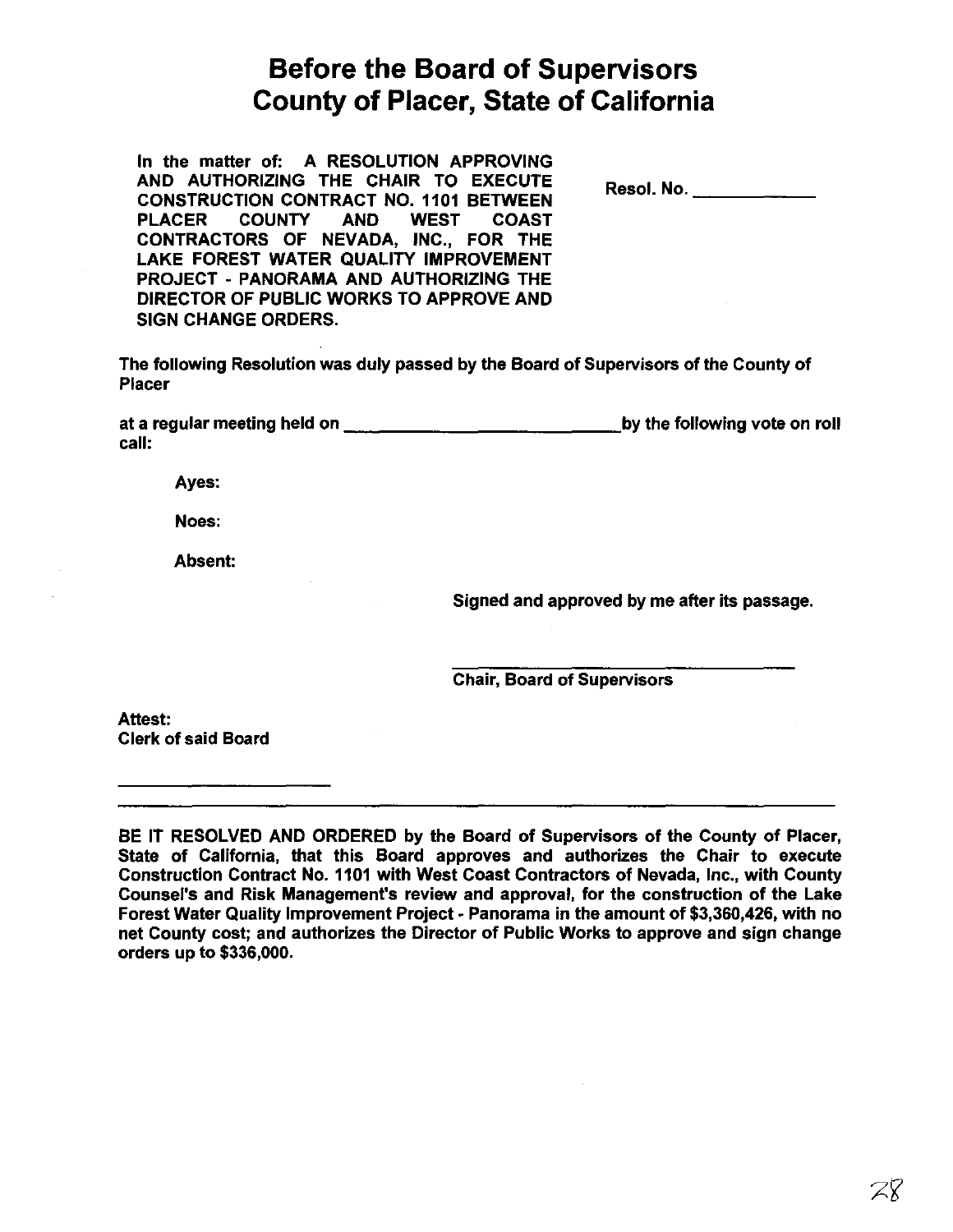